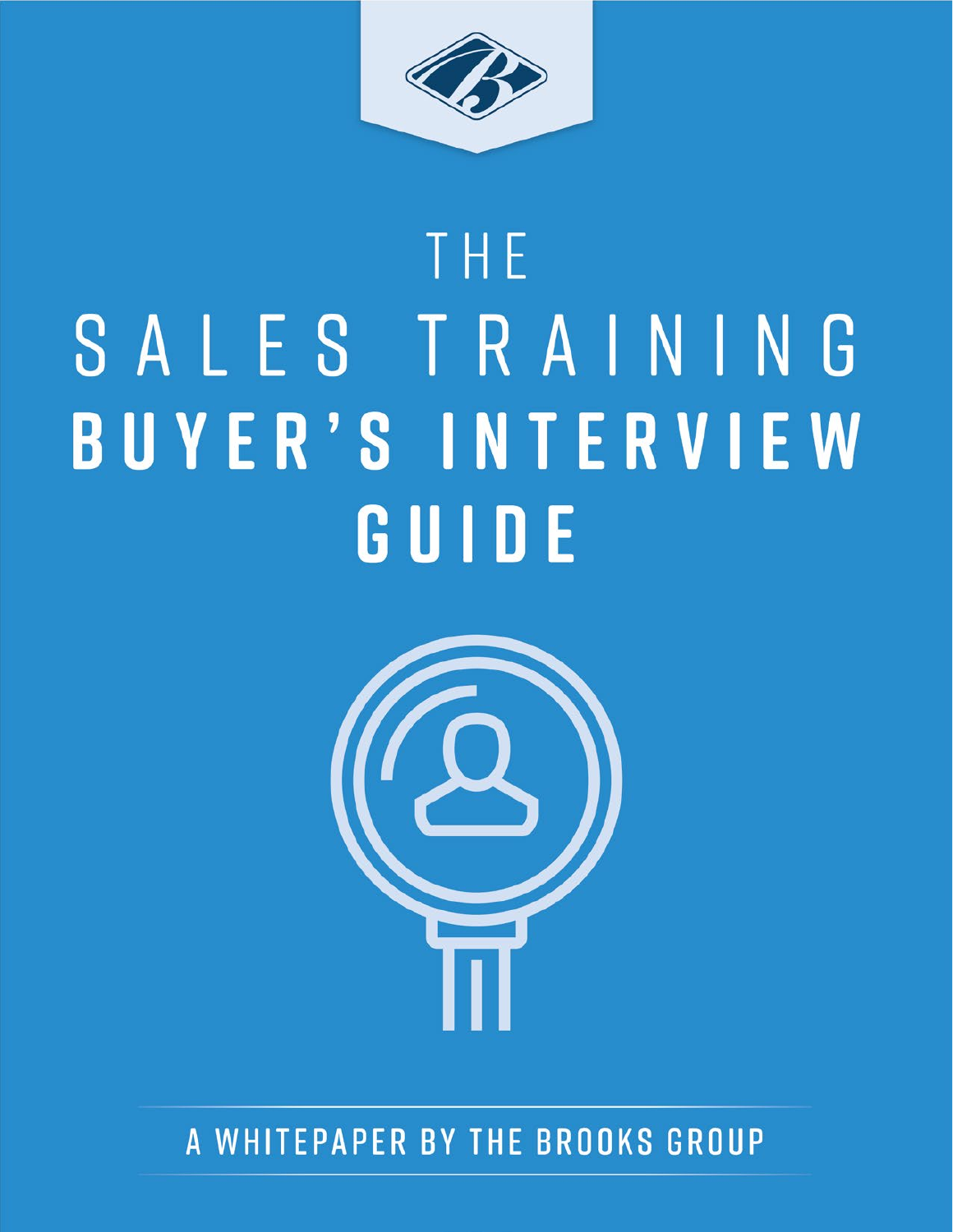# **Event-only based sales training is dead. Or at least it should be.**

Any credible sales training provider should be able to speak extensively with you about how they will reinforce, over time, what your attendees learn in the classroom to ensure that the new sales process becomes a permanent part of your sales culture.

Choosing a third-party sales training provider is one of the most important steps you can take in the pursuit of top-line revenue growth. It's vital because sales revenue drives the success of your entire organization. The right sales training initiative, from initial discovery work to design to delivery to reinforcement, will have a measurable, long-term impact on your entire sales team.

The challenge is identifying the right training provider for your organization.

Evaluating sales training programs can also be daunting if you haven't done it before. After all, sales training is not something you can see or touch. You're buying a professional service, an experience, information and an outcome.

**Just some of the benefits of a successful sales training initiative include:**

- **• Improved new account acquisition**
- **• Less price resistance**
- **• Improved sales management coaching skills**
- **• Complete sales force alignment**
- **• Improved funnel health and predictability**

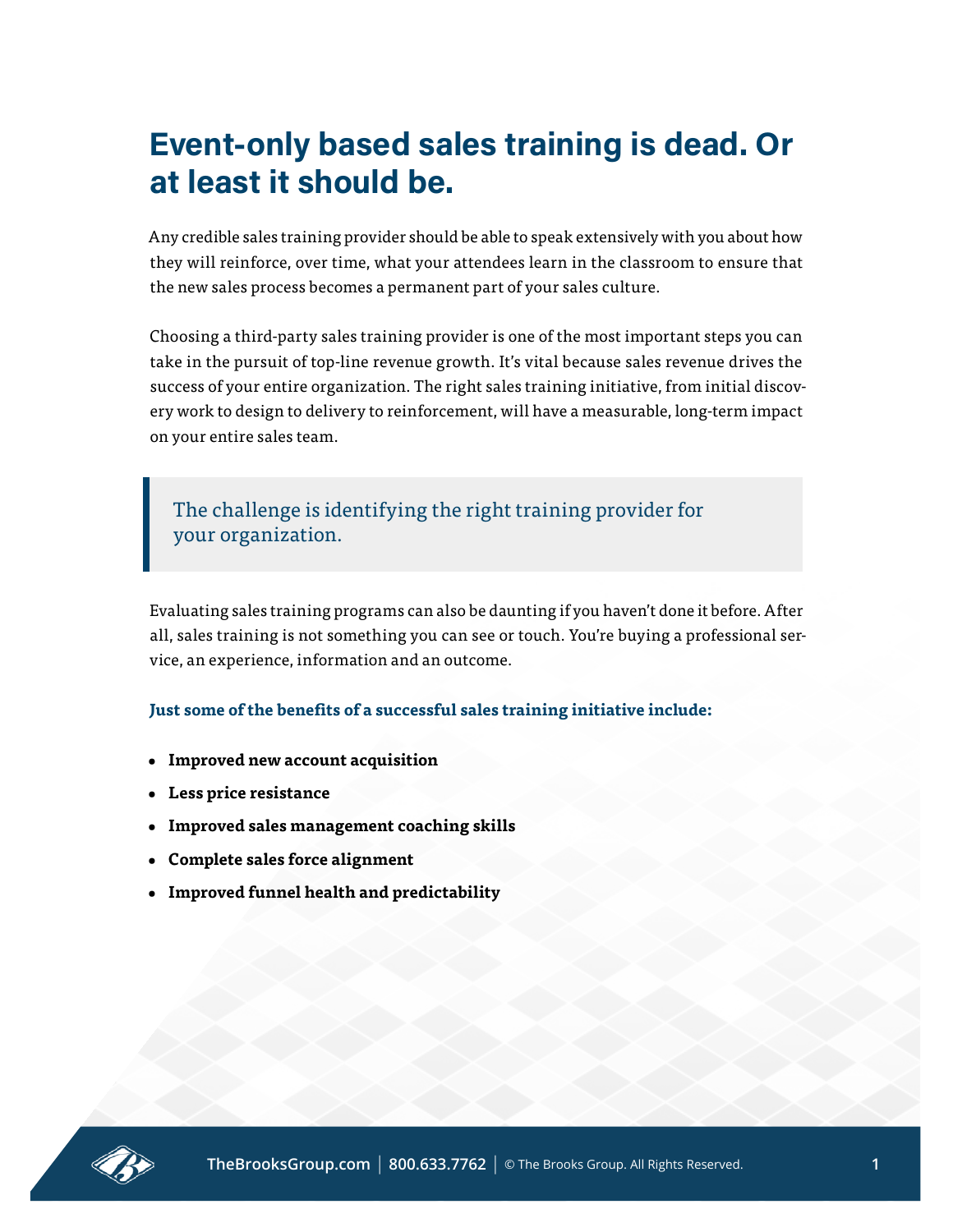Choosing a sales training company doesn't have to be complicated and implementing a really successful program can actually be quite logical.

The goal of this easy-to-follow buyer's guide is to explore the information you'll want to consider when interviewing sales training companies.

Giving your sales team stronger selling skills to help them generate more revenue is the over-arching goal of any sales training initiative. In our 40+ years of experience in training sales organizations, we have seen how the over-complication of a sales training initiative virtually guarantees salespeople don't use the process in their daily selling activities.

#### **And isn't consistent use of the sales process the ultimate goal?**

To help you choose the right sales training company, we've developed this list of 7 simple questions to ask any organization or consultant you're considering hiring.



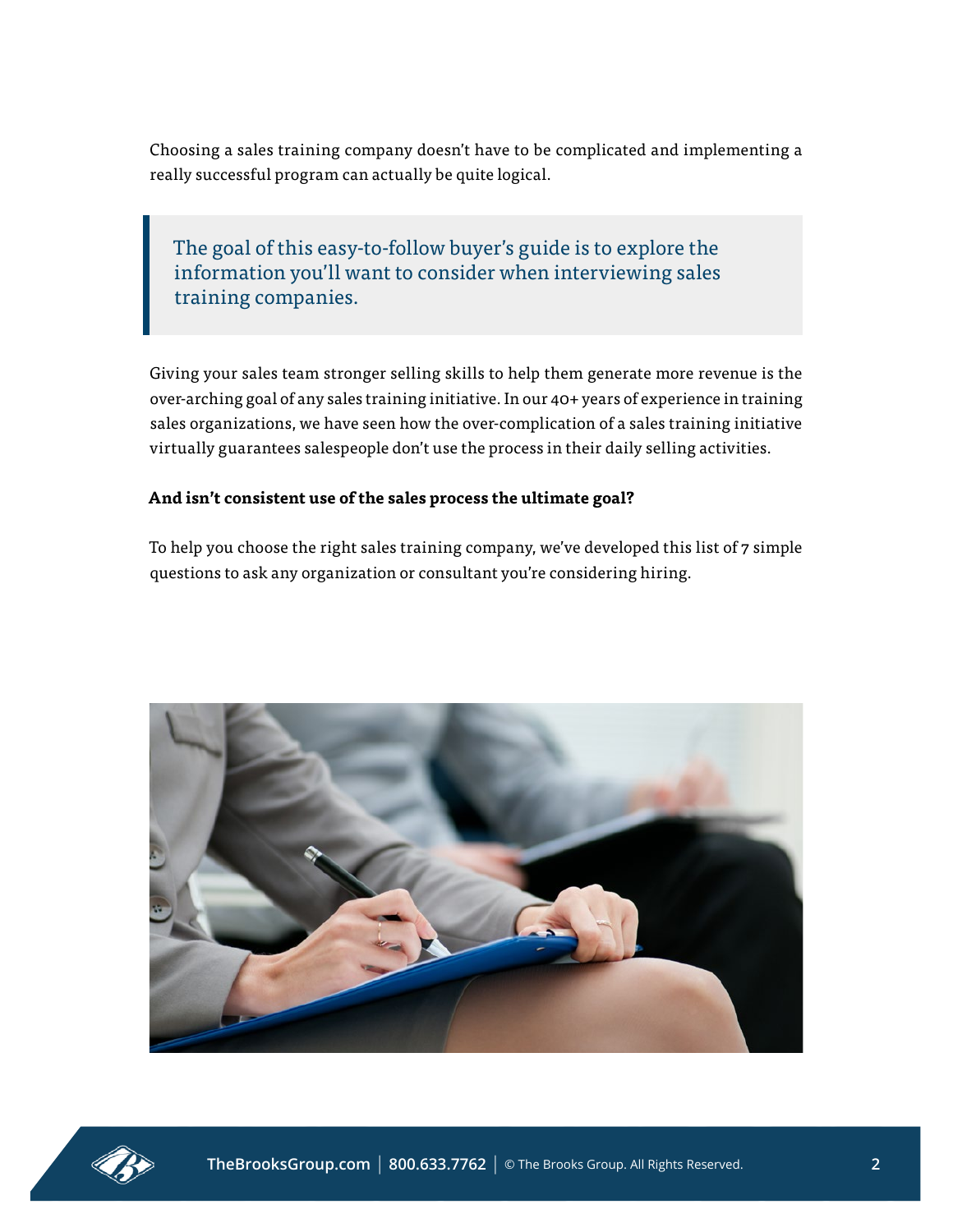### **"How will you learn our business and assess our strengths and 1 opportunities for improvement?"**

A pre-program evaluation process is absolutely critical to a successful sales training initiative. Evaluating the overall state of your sales organization is a critical component of any sales training initiative. And yet, in the rush to execute a live training program, sales leadership may overlook or rush the critical fact-finding phase of the sales training initiative.

Identify a company willing to send consultants on calls with team members to learn what actually happens in the field – with both prospects and customers – on a daily, weekly, and monthly basis. Determine whether your team is even "trainable"in the first place. Evaluate whether your sales team structure makes sense.

All of this information – and more – is critical to understand before even discussing the classroom training.

Additionally, try to identify a sales training company that offers some sort of personal assessment tool as a component of the initiative. Top-tier training companies use assessments as powerful resources in the evaluation stage of the initiative as well as during the actual delivery of the program content

#### **"How can I make sure that your sales process makes sense for 2our environment?"**

It may be tempting to provide your team with sales training as complex as your marketplace. However, introducing over-complicated sales processes and tools will only serve to impede your team's sales efforts.

If your team can't remember the process, let alone immediately use it, chances are that it's not going to get traction.

The sales process must be straightforward, memorable, repeatable and durable if you expect it to be used. Select a proven baseline sales process and then customize that process to match the realities of your selling environment.

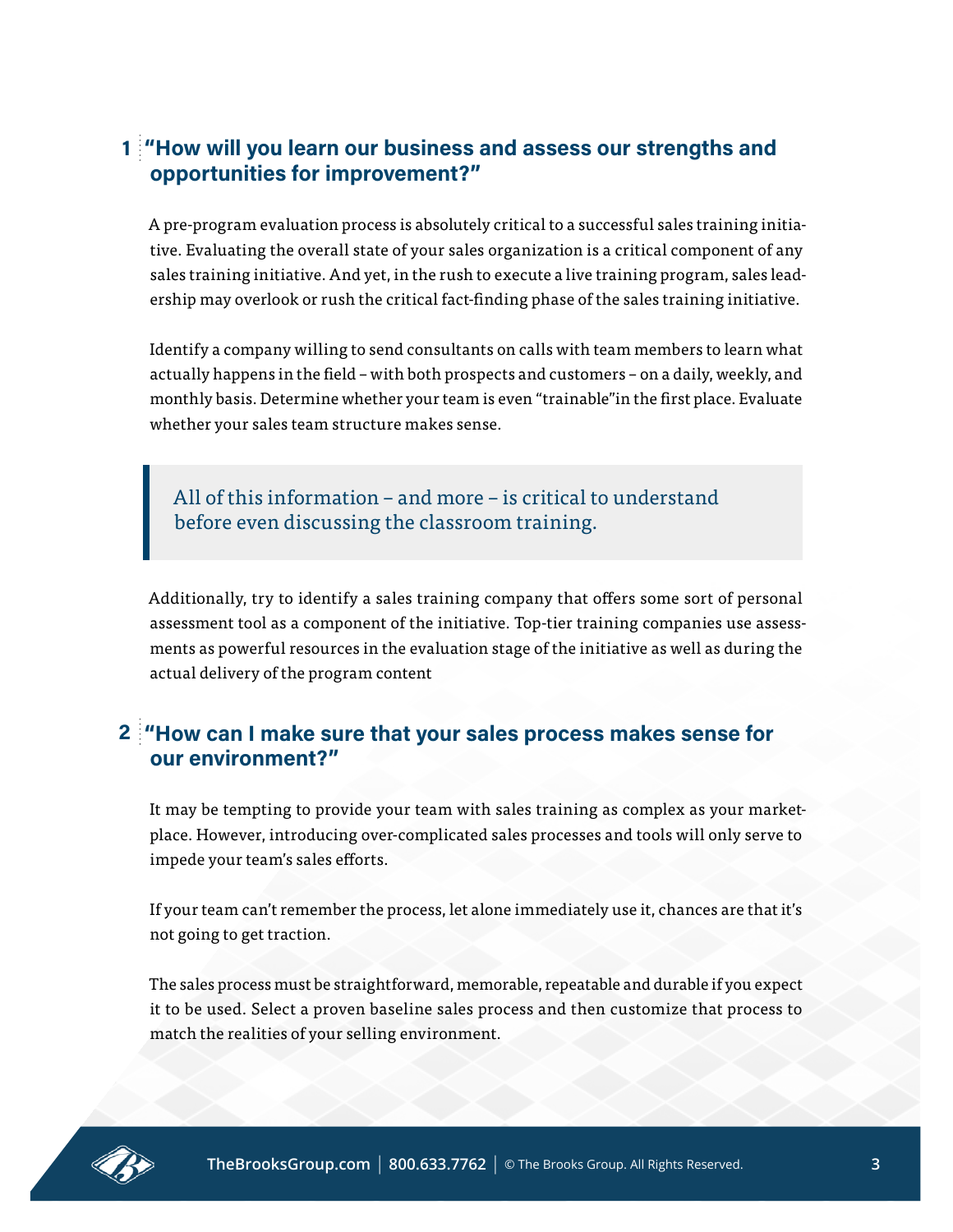#### **"How are you going to help me make sure our sales team pays 3attention to this initiative and that it isn't dismissed as just another corporate mandate?"**

Any top-tier sales training company should have sound change management principles at the core of their offerings.

It's imperative that the sales process isn't perceived as just another compulsory corporate policy, but instead is something that will give each member of your team a greater chance of success in his or her selling efforts.

Top-down executive sponsorship of such messaging is key to letting your team know that the sales training initiative is a priority and should receive their attention.

Best-practice sales training providers will aid sales leadership – and even company leadership as a whole – with the appropriate strategies and tools to present a training initiative in a way that creates salesperson buy-in from the outset.

In the world of sales training there is true content customization and then there is tailoring. It's important to be able to differentiate between the two.



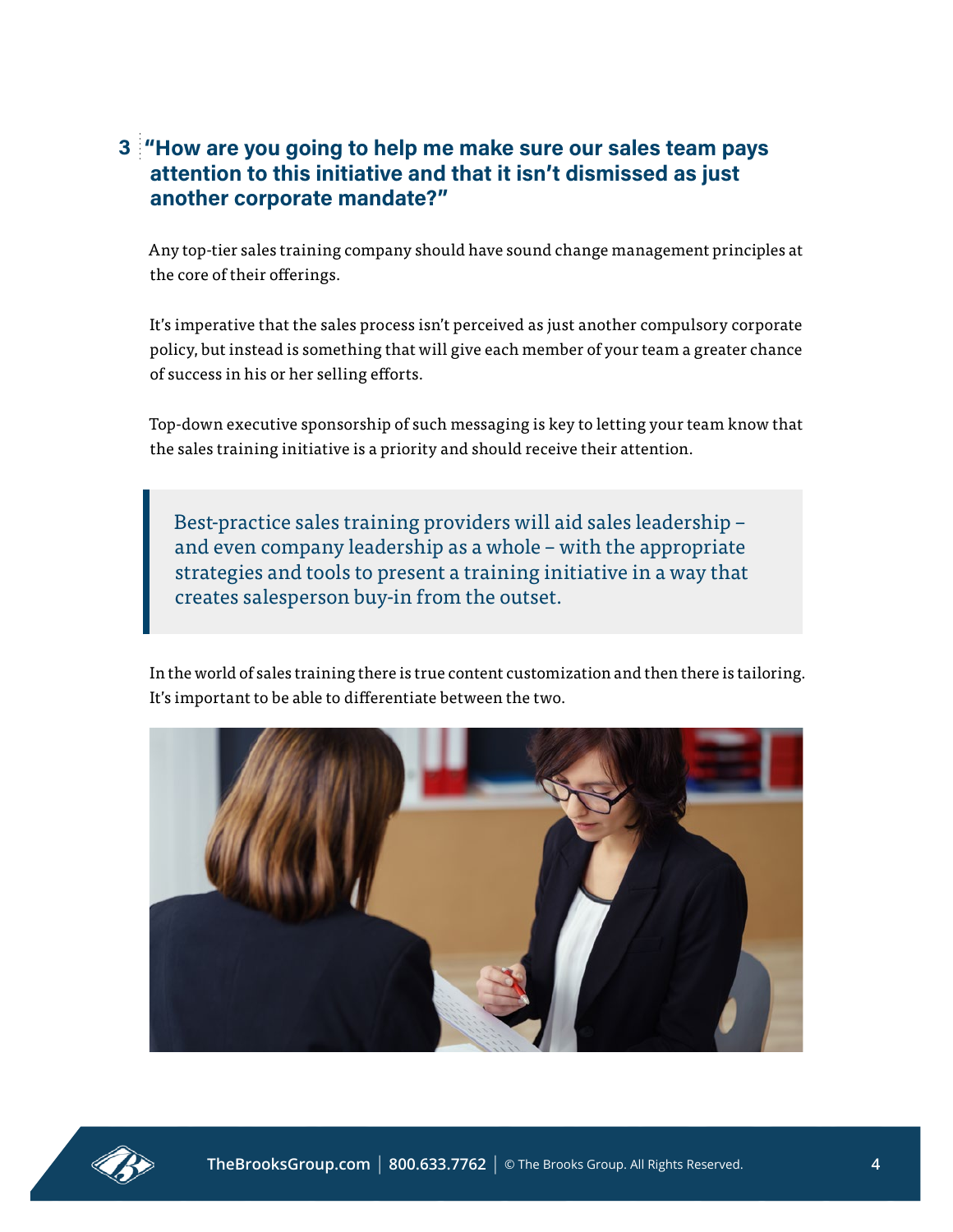## **"How do you go about customizing content for our company?" 4**

Tailoring is the practice of changing a few words in the sales training curriculum, putting your logo on the program workbooks and calling it a customized sales training program.

True customization involves incorporating information learned about your company in a robust pre-program evaluation process into the program materials. True customization incorporates:

- **• Industry language**
- **• Observations from the field**
- **• Real-life case studies**
- **• Classroom exercises**
- **• Involvement from field managers**
- **• Input from corporate leaders**
- **• Personal assessment results**
- **• Corporate cultural realities**
- **• Desired learning outcomes**

Integrating these concepts into the program materials makes the classroom experience absolutely seamless to your team's real-world selling environment.

## **"What's the best training methodology for our sales team?" 5**

The value of live, face-to-face classroom training is absolutely undeniable.

The best practice is to "install" your sales process by bringing your sales team together, out of the field, to actively engage with sales training subject matter experts. In our experience, this method is guaranteed to give you the best return on your training dollars.

While not ideal, there are other viable alternatives to live training. Should you decide that some sort of online or distance learning option is the best for your sales team, be sure to have the organization you're dealing with discuss the difference between learner-led virtual training and virtual leader-led training.

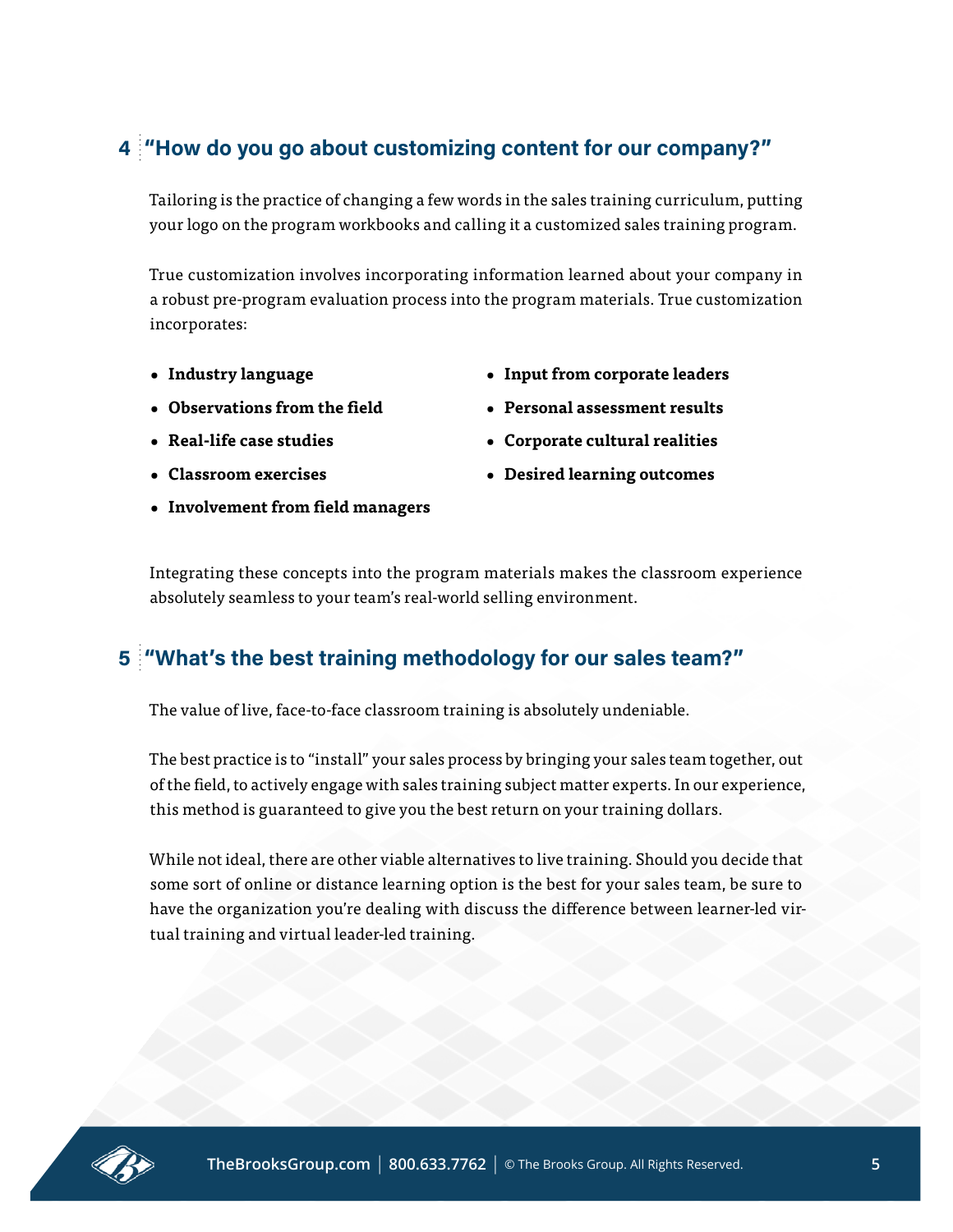#### **Learner-led virtual sales training:**

Involves giving your salespeople access to an online learning portal and having them complete the training at their own pace.

With this type of training, it's key that the content is highly engaging and motivating, otherwise you risk the chance of salespeople not completing it. Be sure your training provider offers online sales training that follows best practices in the eLearning industry.

#### **Leader-led virtual sales training:**

A more robust substitute for classroom training, this type of virtual training involves passive learning and application by participants, but should also incorporate regular group access to the trainer/coach via the Internet or teleconference.

During these sessions, sales training participants should be coached on their in-the-field application of the skills and strategies covered in e-learning. Instructors should also provide real-time coaching to help ensure they have the support they need to keep the sales training momentum going.

#### **"How do you make sure that the new sales and sales management 6 processes become a permanent part of our sales culture?"**

Reinforcement is of equal – if not greater – value than the classroom learning experience itself, because it's here that attendees will begin to own the sales process and apply it to see increased sales results.

Top reinforcement platforms should incorporate:

- **• Elements of real-world application**
- **• Group competition**
- **• Incentives**

**• Web-based content**

**• Gamification**

**• Access to live coaches**

**• Accountability**

**• Measurement and "drip" learning**

Integrating these elements ensures that your sales team is engaged in the process, the training initiative is sustainable, and that the concepts that you want used by your sales team become ingrained across the sales organization.

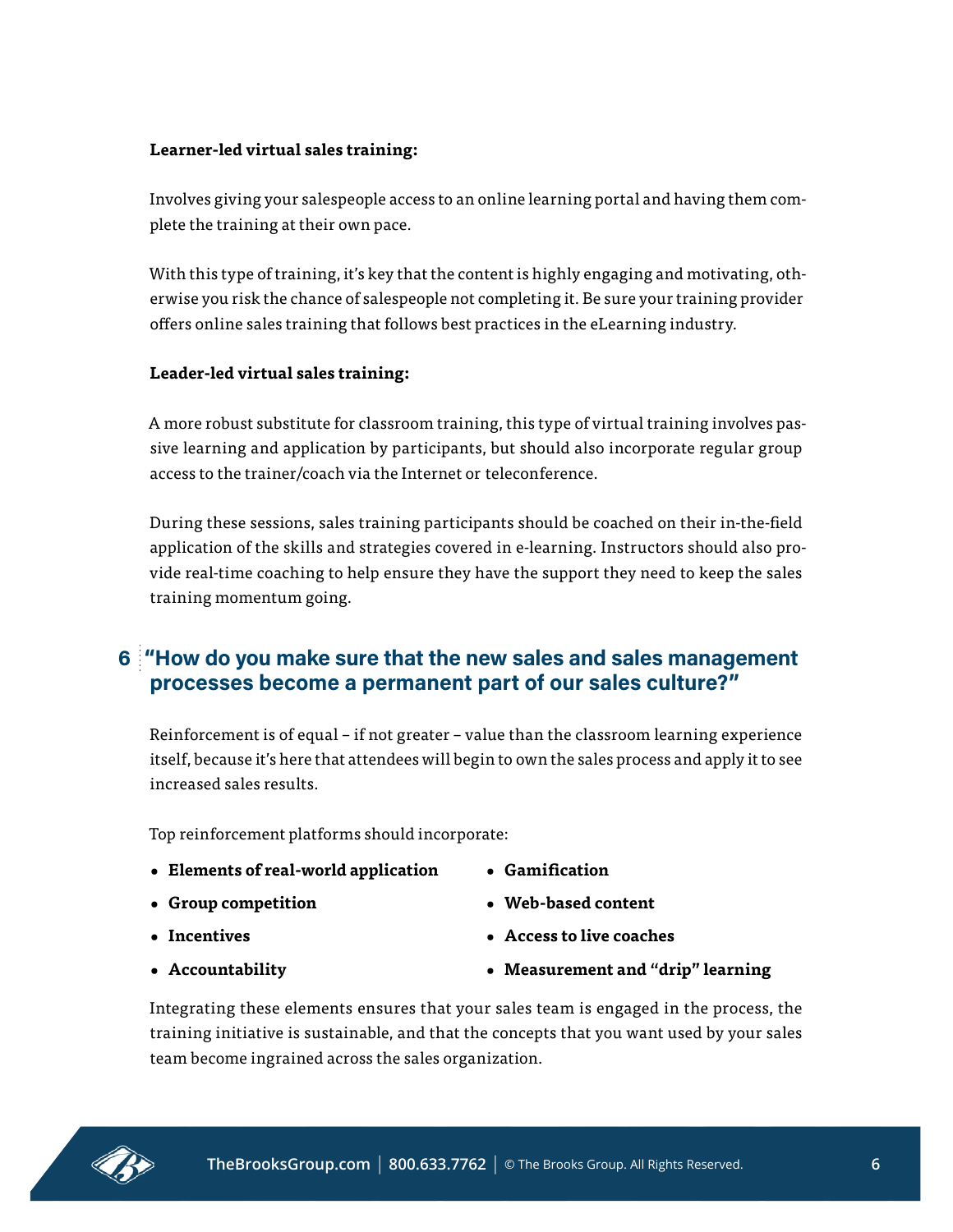

#### **"How do I make sure our sales managers can coach their teams 7to the new sales process?"**

Sales management training can make or break your sales process training initiative. A sales management training initiative can't just involve teaching managers the sales process, although it's critical for managers to have a mastery of the methodology themselves.

Instead, great sales management training is about becoming a better coach, learning to have difficult conversations, forecasting with accuracy, effectively conducting joint calls, spotting performance challenges, identifying top performers and where managers should spend most of their time, just to name a few topics.

Another best practice is to involve your organization's most respected sales managers in the curriculum customization process. You'll get practical advice on making the content realistic to your environment and applicable to the existing skill levels of your salespeople.

When respected managers are involved in program development, the credibility of the initiative and the buy-in of your sales group will become much greater.

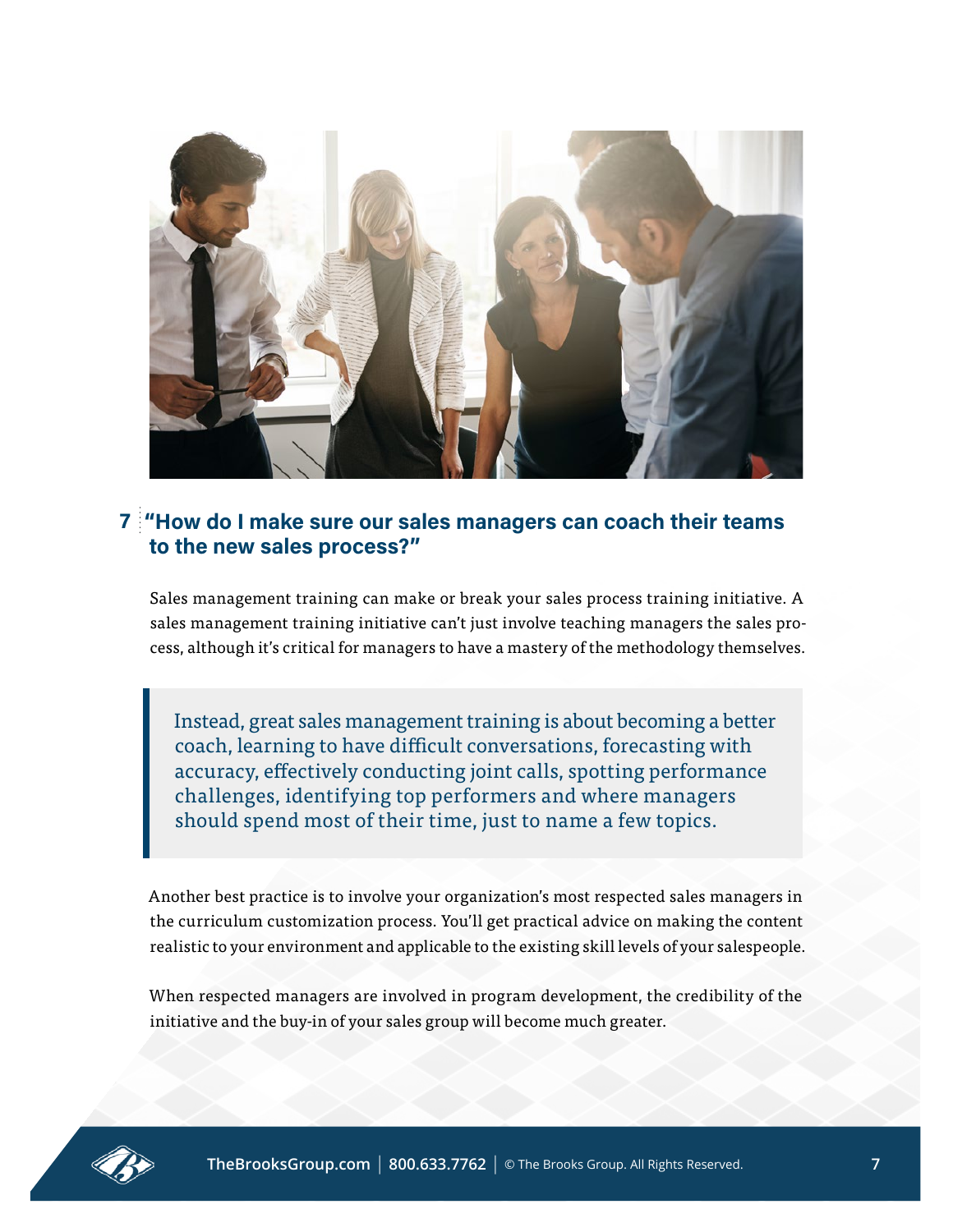## **Conclusion**

In summary, the bottom-line questions you want to ask yourself when hiring a sales training provider are:

- **• How will you learn our business and assess our strengths and opportunities for improvement?**
- **• How can I make sure that your sales process makes sense for our environment?**
- **• How are you going to help me make sure our sales team pays attention to this initiative and that it isn't dismissed as just another corporate mandate?**
- **• How do you go about customizing content for our company?**
- **• What's the best training methodology for our sales team?**
- **• How do you make sure that the new sales and sales management processes become a permanent part of our sales culture?**
- **• How do I make sure our sales managers can coach their teams to the new sales process?**

If you're investing resources in a sales training initiative, give the project the best chance of success by selecting an outsourced provider that's the right fit for your organization.

The Brooks Group understands that your sales organization is unique, and your sales enablement strategy should be as well. We partner with you to underst and where you are today – and where you want to be in the future –to develop a path to sustained high sales performance.

Discover how the Maximum IMPACT Sales Enablement approach can help your organization achieve your short and long-term sales effectiveness goals with a plan that grows as you do.



# **Maximum IMPACT Sales Enablement**

**[DISCOVER THE POWER OF MISE](https://brooksgroup.com/maximum-impact-sales-enablement)**

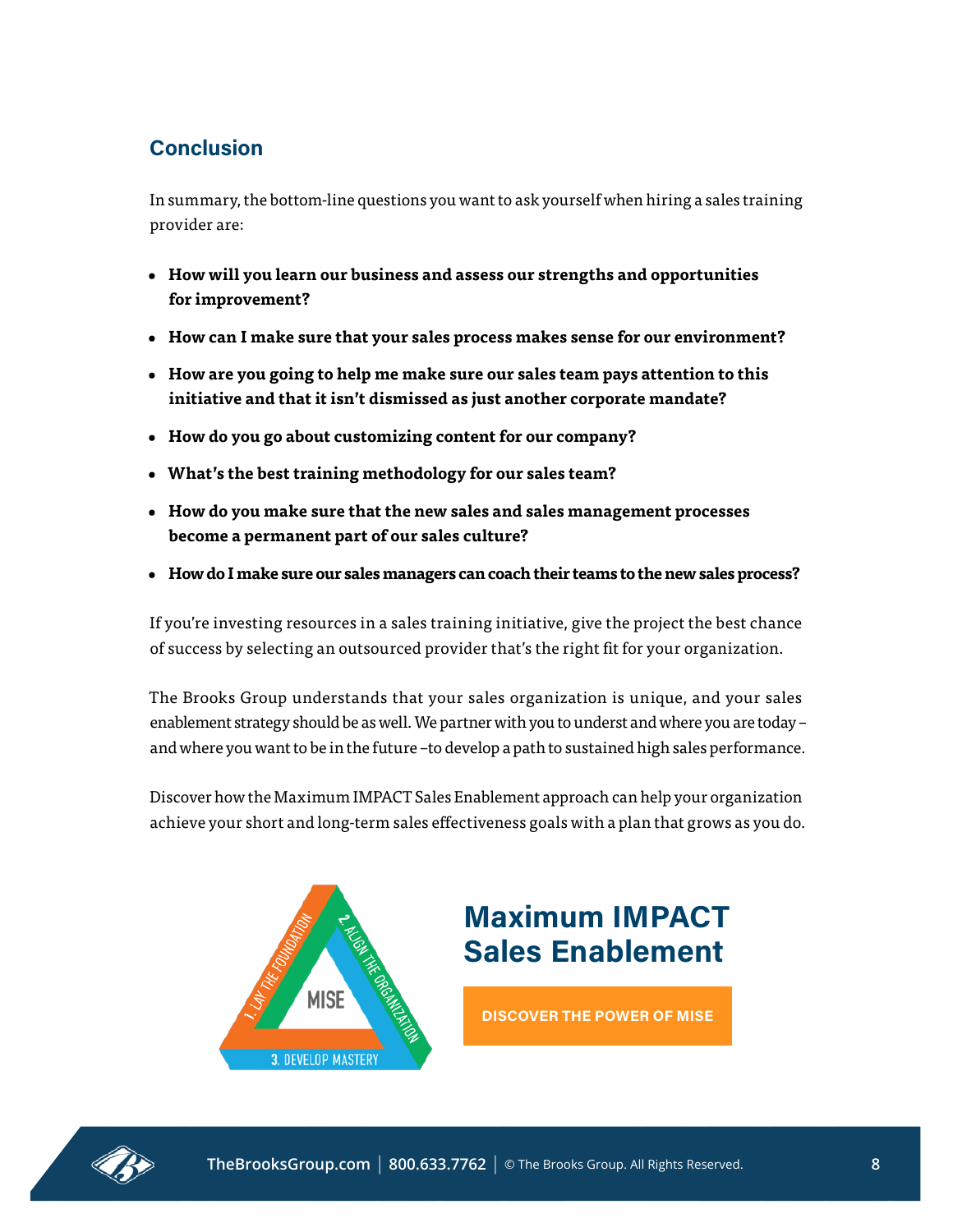

#### **About The Brooks Group**

Founded in 1977, The Brooks Group is an award-winning B2B sales training company focused on bringing practical, straightforward solutions to your sales force selection and training challenges.

The Brooks Group provides a suite of proven sales and sales management development programs, industry-leading reinforcement tools, and best-in-class assessments.

#### **For more information**

The Brooks Group can be reached by phone at (800) 633-7762, by email at Contact@TheBrooksGroup.com or online at TheBrooksGroup.com.